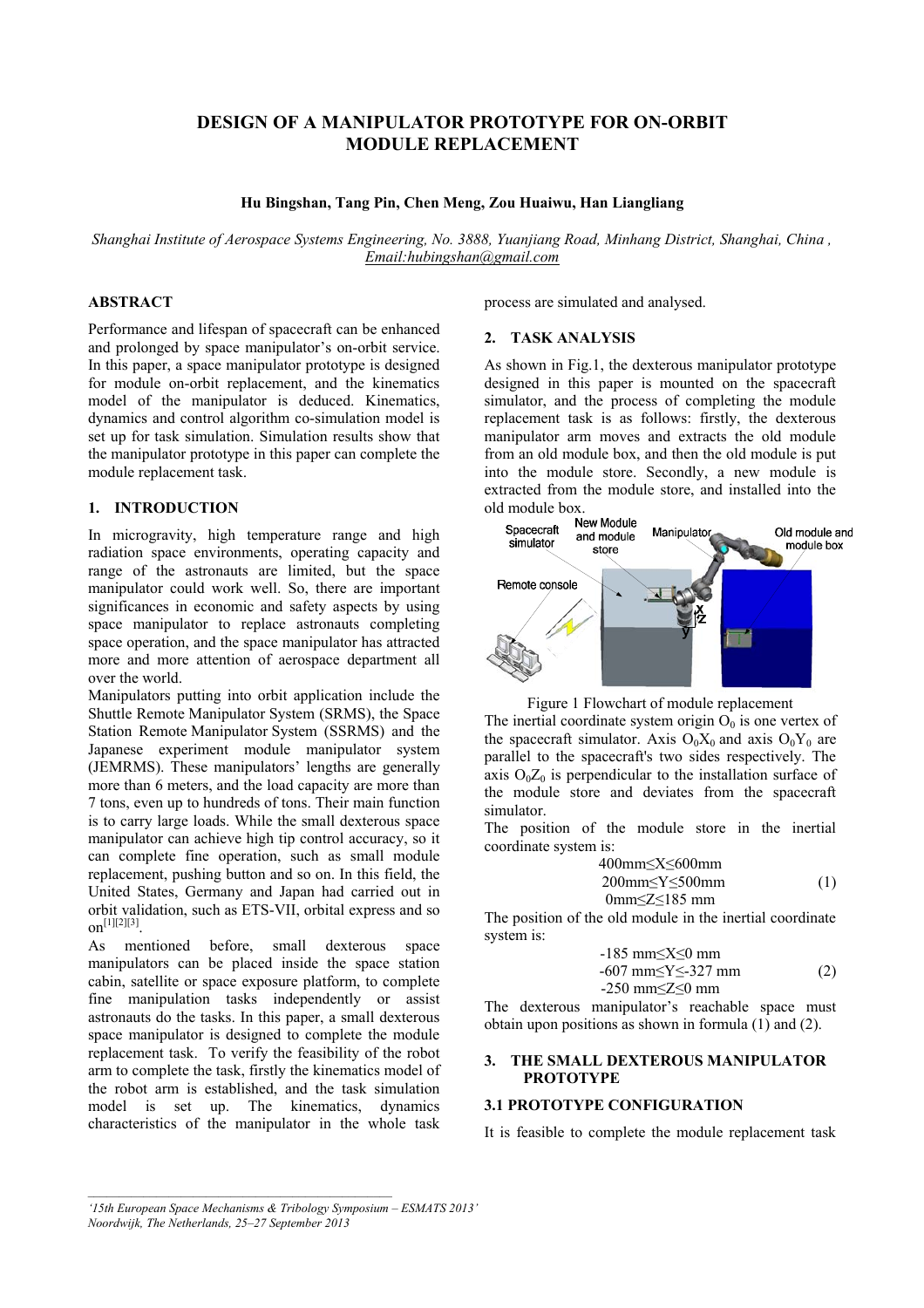shown in Fig 2 using a 6 DOF manipulator system, which is composed of shoulder yaw joint, shoulder roll joint, shoulder pitch joint, elbow pitch joint, wrist pitch joint, wrist roll joint, one end effector and manipulator control system. To decrease the envelope size, the elbow joint uses offset layout and other joints use



# **3.2 PRECISION ANALYSIS AND DESIGN**

To finish the fine operation, control accuracy of the manipulator's tip should be as higher as better. But considering the difficulty of implementation, the absolute position accuracy requirements for the manipulator can be reduced through increasing capture tolerance of the end effector. Considering the arm length, module size and other factors, the capture tolerance of the end effector is designed to 15 mm/1.5°. Moreover, a hand-eye camera and a six axis force sensor are mounted on the end of the arm, and these sensors are used for providing feedback information to improve the accuracy of closed loop control. When the absolute position accuracy is 5 mm and the attitude accuracy is 0.5 °, the manipulator can capture the replaceable module and complete the module replacement task.

The main sources of manipulator end errors are the link length error link twist error, link offset error and joint angle error. Except the joint angle error, the former three errors mainly come from production and assembling, and these errors can offset by calibration. According to manipulator's forward kinematics, the joint angle error's influence on the manipulator's tip precision could be obtained.

Through calculation, when the joint's accuracy is better than 0.05 °, the manipulator's absolute accuracy can be guaranteed. In the design of the joint, we use a harmonic reducer which has a small gap and high precision, and a high accuracy position sensor is used, to meet the requirement of the joint position accuracy.

#### **4. ESTABLISHMENT OF SIMULATION MODEL**

### **4.1 KINEMATICS MODEL**

According to the dexterous manipulator's configuration, a link coordinate system is established as shown in Fig.3. DH parameters of the manipulator can be gotten as shown in Tab.1.



Figure 3 Link coordinate of the manipulator Table 1 DH parameters of the manipulator

| Link i | $\alpha_{i-l}$ | $a_{i-1}$ (mm) | $\theta_i$ (Initial<br>angle) | $D_i$ (mm) |  |
|--------|----------------|----------------|-------------------------------|------------|--|
|        | $0^{\circ}$    |                | $\theta$ 1 (0°)               |            |  |
| 2      | $-90^{\circ}$  | 0              | $\theta$ 2 (90°)              | 178.85     |  |
| 3      | $-90^\circ$    |                | $\theta$ 3 (-90°)             |            |  |
| 4      | $0^{\circ}$    | 560            | $\theta$ 4 (0°)               | $-174$     |  |
| 5      | $0^{\circ}$    | 385            | $\theta$ 5 (-90°)             |            |  |
| 6      | $-90^{\circ}$  | 0              | $\theta$ 6 (0°)               | 0          |  |
| 7      | $0^{\circ}$    |                |                               | 466.15     |  |

The generalized coordinate transformation matrix between two adjacent link *i*+1 and *i* is, *i*

$$
^{-1}T_i = Rot(Z, \theta_i)Trans(0, 0, d_i) Trans(a_i, 0, 0)Rot(X_i, \alpha_i)
$$

| $\cos\theta$ . | $-\sin\theta_i$                                                                                               |                     |                        |  |
|----------------|---------------------------------------------------------------------------------------------------------------|---------------------|------------------------|--|
|                | $\sin \theta_i \cos \alpha_{i-1} \cos \theta_i \cos \alpha_{i-1} - \sin \alpha_{i-1} - \sin \alpha_{i-1} d_i$ |                     |                        |  |
|                | $\sin \theta_i \sin \alpha_{i-1}$ $\cos \theta_i \sin \alpha_{i-1}$                                           | $\cos \alpha_{i-1}$ | $\cos \alpha_{i-1}d_i$ |  |
|                |                                                                                                               |                     |                        |  |

Substituting the DH parameters in Tab.1 into the Eq (3) respectively, the transformation matrix  $i^{-1}T_i$  are gotten, and the forward kinematics for the manipulator is,

$$
{}^{0}T_{6} = \begin{bmatrix} n_{x} & o_{x} & a_{x} & p_{x} \\ n_{y} & o_{y} & a_{y} & p_{y} \\ n_{z} & o_{z} & a_{z} & p_{z} \\ 0 & 0 & 0 & 1 \end{bmatrix}
$$
(4)  
=  ${}^{0}T_{1}(\theta_{1}) {}^{1}T_{2}(\theta_{2}) {}^{2}T_{3}(\theta_{3}) {}^{3}T_{4}(\theta_{4}) {}^{4}T_{5}(\theta_{5}) {}^{5}T_{6}(\theta_{6})$ 

## **4.2 INVERSE KINEMATICS MODEL**

Using the manipulator's inverse kinematics, the demand joint angle  $\theta$ <sup>*i*</sup> can be derived from the manipulator's tip position and posture ( $x, y, z, \alpha, \theta, \beta$ ). The transformation matrix of the tip point relative to the base coordinate of the manipulator is,

$$
T_6^0 = \begin{bmatrix} n_x & o_x & a_x & p_x \\ n_y & o_y & a_y & p_y \\ n_z & o_z & a_z & p_z \\ 0 & 0 & 0 & 1 \end{bmatrix}
$$
 (5)  

$$
= \begin{bmatrix} c(\beta)c(\theta) & -c\beta s\theta & s\beta & x \\ s\alpha s\beta c\theta + c\alpha s\theta & -s\alpha s\beta s\theta + c\alpha c\theta & -s\alpha c\beta & y \\ -c\alpha s\beta c\theta + s\alpha s\theta & c\alpha s\beta s\theta + s\alpha c\theta & c\alpha c\beta & z \\ 0 & 0 & 0 & 1 \end{bmatrix}
$$

In Eq (5), *c* refers to *cos*, *s* refers to *sin*. To make Eq (4) equal to Eq  $(5)$ , using separate variable method,  $\theta_2$  and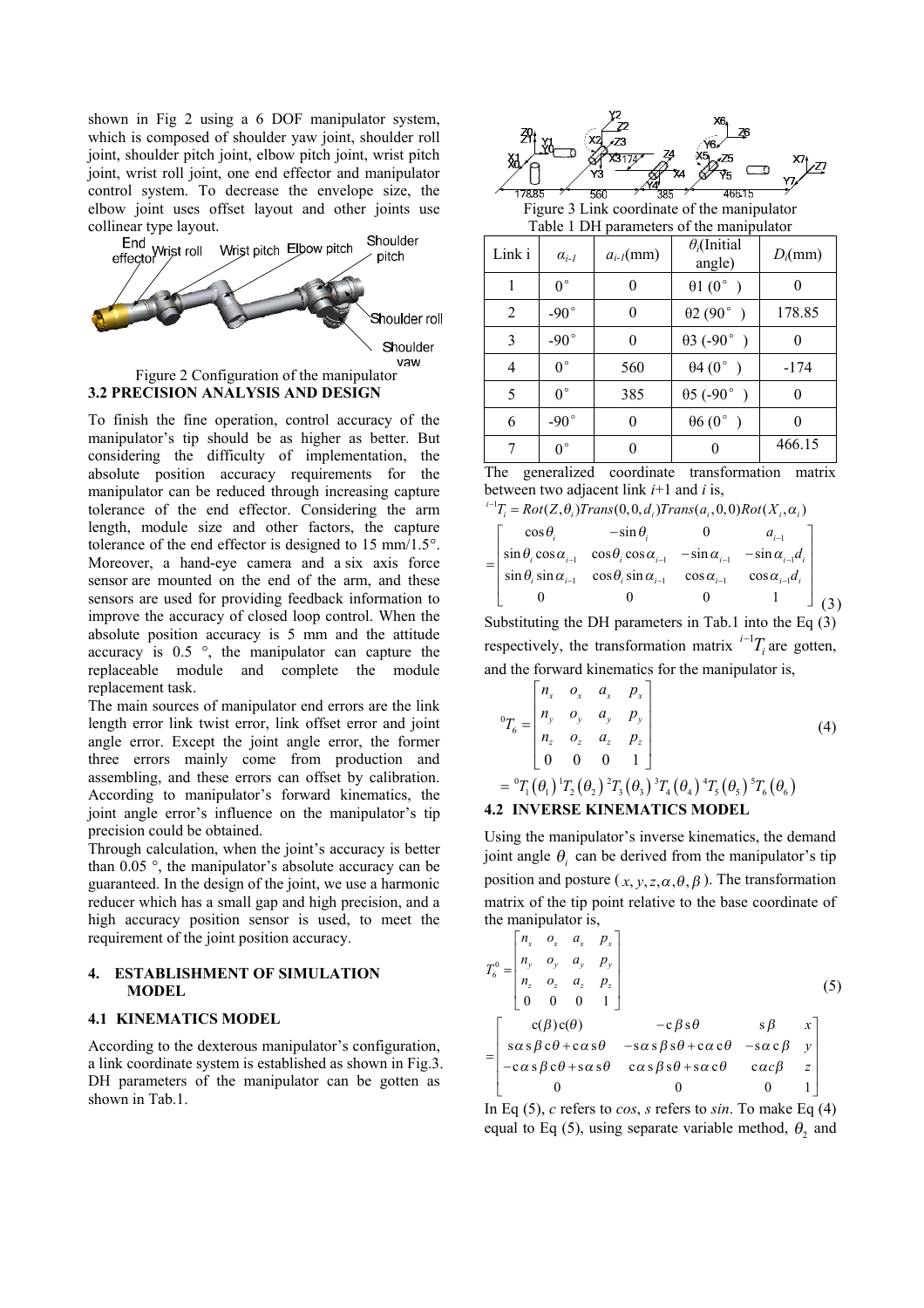$\theta_6$  are calculated directly,

$$
\theta_6 = a \tan 2(a, b) + a \tan 2(\pm \sqrt{a^2 + b^2 - d_4^2}, -d_4)
$$
 (8)

$$
\theta_2 = a \cos(\mathbf{n}_z \sin(\theta_6) + o_z \cos(\theta_6))
$$
 or

$$
\theta_2 = -a\cos(\mathbf{n}_z\sin(\theta_6) + o_z\cos(\theta_6))\tag{9}
$$

$$
a = n_x p_x + n_y p_y + n_z p_z - d_7 n_z a_z - d_7 n_y a_y - d_7 n_x a_x
$$
 (10)

$$
b = o_x p_x + o_y p_y + o_z p_z - d_7 o_z a_z - d_7 o_y a_y - d_7 o_x a_x (11)
$$

Substituting  $\theta_2$  and  $\theta_6$  to Eq (4), the other joint angles can be gotten, and the manipulator's inverse kinematics is established.

## **4.3 PATH PALNNING ALGORITHM**

In the process of extracting or inserting the module, the trajectory of the manipulator's tip must be perpendicular to the module slot. In the other position, there aren't such special requirement and the tip of the manipulator just move from one point to another point freely.

According to the above requirements, in the process of extracting or inserting the module, the path planning algorithm based on the tip position in Cartesian space is used. In the other position, the path planning algorithm based on the position in joint space is used to reduce the amount of calculation.

The flow of the joint space path planning algorithm is as following: firstly, the initial angle  $\theta_{i0}$  and end angle  $\theta_{ij}$ 

 $(i=1, 2...6)$  of each joint is obtained by using the inverse kinematics formulas according to the manipulator tip's starting pose *m1* and ending pose *m2*. It is supposed that every joint has the same rotating time *tf* , so in time *t*, each joint's angle can be gotten according to the five order polynomial interpolation  $[4][5]$ ,

$$
\theta_i(t) = a_{0i} + a_{1i}t + a_{2i}t^2 + a_{3i}t^3 + a_{4i}t^4 + a_{5i}t^5
$$
 (12)

Constraints of the Eq (12) is,

$$
\begin{cases}\n\theta_i(0) = \theta_{0_i} = 0 \\
\theta_i(t_f) = \theta_{f_i} \\
\dot{\theta}_i(0) = 0 \\
\dot{\theta}_i(t_f) = 0 \\
\ddot{\theta}_i(0) = 0 \\
\ddot{\theta}_i(t_f) = 0\n\end{cases}
$$
\n(13)

Substituting formula (13) to formula (12), we can get joint angle  $\theta(t)$ , which is used for joint position's real time control.

The flow of the Cartesian space path planning algorithm is as following: firstly, the manipulator's pose  $x(t)$  (*t* refer to time) between the starting pose *m1* and ending pose *m2* is gotten using the five order polynomial

interpolation, then each joint's angle  $\theta_i(t)$  is obtained by the arm's inverse kinematics formulas, and  $\theta_i(t)$  is each joint's control command.

### **4.4 SIMULATION MODEL**

To carry out kinematics, dynamics and control arithmetic co-simulation during the whole module replacement process, the manipulator's inverse kinematics solution program and path planning algorithm is realized using C++ software. The cosimulation model is in Fig.4, in which ZT is path planning module, and FT is inverse kinematics solution module. The dynamics model is established using ADAMS software as showing in Fig. 5. All of these modules are connected by ADMAS Mechanism.



Figure 4 Co-simulation model



Figure 5 The manipulator's dynamics model

Some hypothesizes are given before simulation: each joint's maximal speed is  $0.35\%$ , the module's weight is 2 kg, the maximal contact force between the manipulator's tip and the module is 20N.

#### **5. SIMULATION RESULTS**

## **5.1. REACHABLE SPACE ANALYSIS**

The manipulator tip's reachable space is analysed by the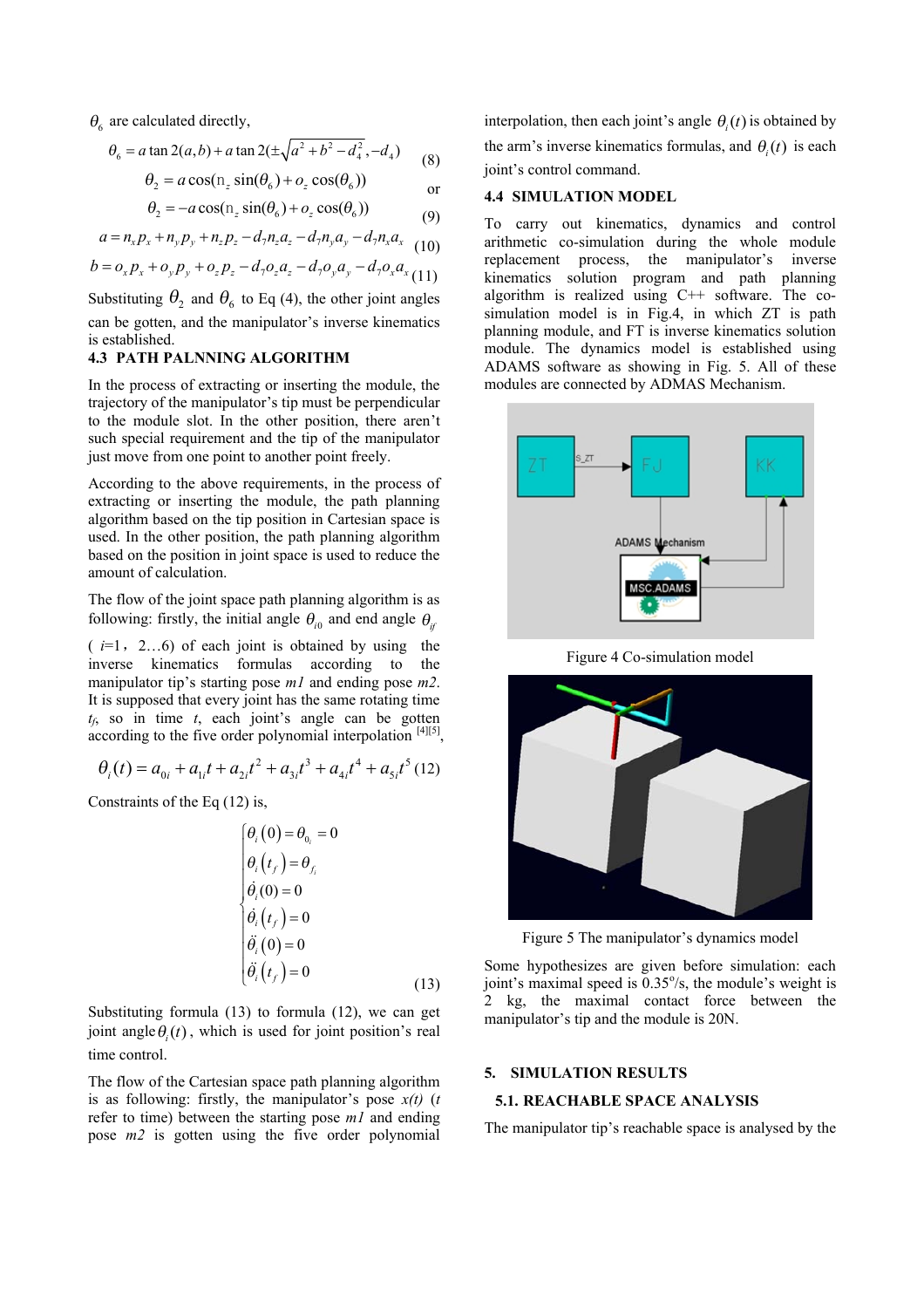kinematics, and its reachable space is as showing in Fig.6. The reachable space is an ellipsoid, whose long axis is 1590 mm, and short axis is 1411.15 mm. It is obvious that the module's position is contained in the reachable space, so the robot arm can reach the old module and the module store.



Figure 6 The manipulator's reachable space

## **5.2. MOTION TRAJECTORY ANALYSIS**

The module replace task simulation process is as follows: firstly, the manipulator moves from initial position to the old module's above place, and the manipulator's tip do a linear motion to capture the old module, after that, the manipulator's tip do a linear motion again to the opposite direction to extract the old module. Secondly, the manipulator carrying the old module moves to the above place of the module store, and insert the old module to a slot.

The manipulator tip's trajectory relative to spacecraft simulator is shown in Fig.7. In Fig.7, *mb1* is the manipulator's initial point, *mb2* is the point above the old module, *mb3* is the point where the manipulator capture the old module, *mb4* is the point where the manipulator has extracted the old module, *mb5* is the point of the slot, *mb6* is the point that the manipulator has insert the old module into the slot. From Fig.7, we can find that the path planning algorithm is feasible, and there isn't interference between the manipulator and the spacecraft simulator, so the manipulator has the ability of completing the module replacement task.

#### **5.3. JOINT TORQUE ANALYSIS**

In the module replacement task, each joint torque is shown in Figure 7, and the maximum torque is 107.5Nm which appears in the shoulder pitch joint. The maximum torque is smaller than the joint's maximum output torque.



Figure 7 Trajectory relative to spacecraft simulator



Figure 8 Output torque of each joint during module replacement

#### **6. CONCLUSION**

In this paper, a small dexterous manipulator prototype is designed, and its kinematics, dynamics and control cosimulation model is established to analyse the whole module replacement task. Simulation results show that, the module is in the reachable space of the manipulator. There isn't interference between the manipulator and the spacecraft simulator, the path planning algorithm in this paper is feasible. The maximum torque in the replacement process is smaller than the joint's maximum output torque, so the manipulator in this paper has the ability of completing module replacement task.

#### **7. REFERENCES**

- 1. James, F. A., Peter,D. S. (1993). The Development Test Flight of the Flight Telerobotic Servicer: Design Description and Lessons Learned. *IEEE Transactions on Robotics and Automation*. 9(3), 664-674.
- 2. Carignan, C. (1996). A Decoupling Inverse Kinematics Algorithm for the Ranger Dexterous Manipulator, IEEE Int. Conf. on Robotics and Automation, Minneapolis, United State.